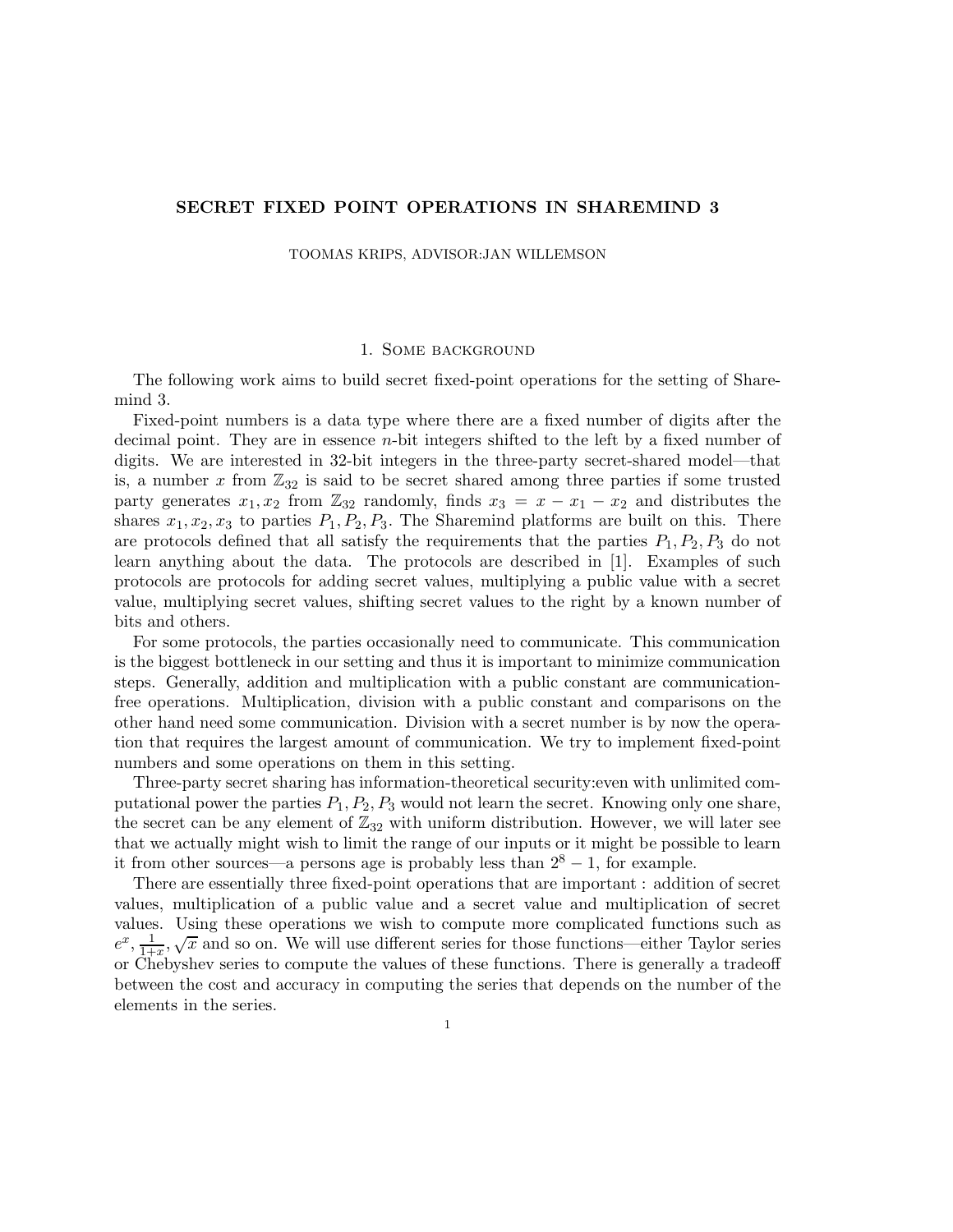## 2 TOOMAS KRIPS, ADVISOR:JAN WILLEMSON

A fixed-point number  $S = s \cdot 2^{-m}$  has two important characteristics that describe the number denoted here as m and s where m is the number of digits after the decimal point and  $s$  is the number as stored in the computer memory. (Note that despite using the words "digit" and "decimal point" that refer to the decimal system, we generally use the binary system.) We also need to keep track of the data type of s but since it is generally an unsigned 32-bit integer or, sometimes, an unsigned 64-bit integer we will omit these considerations for now.

We assume that during the running-time of the program, the number of digits after the decimal point does not change.

Integers are a special case of fixed-point numbers where  $m = 0$ . Thus we would like that operations defined on fixed-point numbers when  $m = 0$  should be the same, effect-wise and effectiveness-wise as the same operations on integers but we will later see that this is usually not possible if the integers are small.

We say that two fixed-point numbers  $S_1 = s_1 \cdot 2^{-m_1}$  and  $S_2 = s_2 \cdot 2^{-m_2}$  are of the same form if  $m_1 = m_2$  and  $s_1$  and  $s_2$  have the same number of bits.

# 2. Basic functions

We will briefly describe our basic functions. Generally, when we describe a function, then s is a secret input and m is a public constant. We also specify beforehand how many bits before and after the decimal point we want the function to return.

• Truncate. A necessary function for the other functions. Given a secret integer s with bit expression  $s_1s_2...s_k$  and a public positive integer  $n \leq k$ , outputs either a secret integer s' where the bitwise representation of s' is  $s_1 s_2 \ldots s_{k-n}$  or  $s'' =$  $s' + 1$ (the latter happens preferably when  $s_{k-n+1} = 1,$ )—i.e. we either round downwards or upwards. For example, given the sharing of  $1101101101$  and  $n = 4$ , we want to get 11011010 or 11011010 as a result. There are two methods for this—dividing with a public power of two or converting the element to a bitwise representation and removing the necessary number of bits. Both of them are used depending on the circumstances and both are rather costly.

One might also imagine the following approach. As we know,  $s$  is shared between the three parties as  $s = s_1 + s_2 + s_3$ . Each party computes  $s_i \cdot 2^{-n}$ , rounding up or down, as preferred in the situation. One might imagine that there might be a small error here but it would not matter as this would be very fast. However, with this approach, rather big errors can occur. Namely, imagine that  $s = 0, s_1 = 2^{31}, s_2 =$  $2^{31}, s_3 = 0$  and we want to divide s by half. Using this approach we would get  $2^{30} + 2^{30} + 0 = 2^{31}$  as an answer, which, in  $\mathbb{Z}_{32}$  would be technically correct but generally, when dividing zero by two one does not wish to get a very large number as a result.

Thus we must use either dividing with a public power of two or converting the element to a bitwise representation and removing the necessary number of bits.

• Conversion from 64-bit number to 32-bit number. This can be achieved by existing Sharemind 3 protocols. Generally we assume that the number of digits after the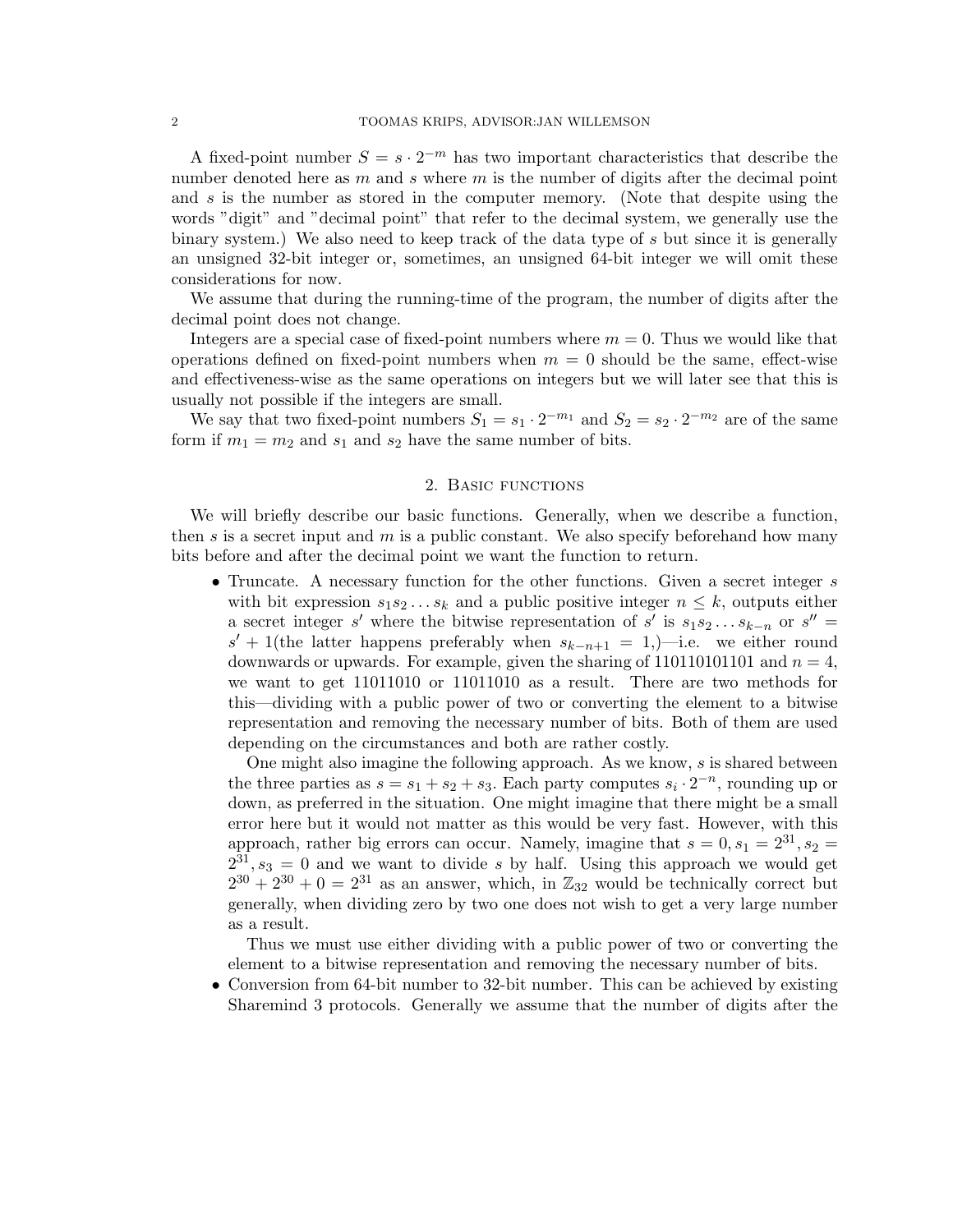decimal point in the 64-bit number is twice the number of digits after the decimal point in the 32-bit number. We need this for multiplication.

- Addition of two private fixed-point numbers is trivial and requires no communication.
- Multiplication of two secret fixed-point numbers. We want to multiply  $S_1 = s_1 \cdot 2^{-m}$ and  $S_2 = s_2 \cdot 2^{-m}$ . We get m and  $s_1, s_2$  as an input and wish to get s' as an output.  $s'$  should have m digits after zero.

For multiplication, we need some extra space as when we multiply two 32 bit numbers, we might need 64 bits to store the product. Thus we first convert  $s_1$  and  $s_2$  to 64-bit numbers, multiply them there, truncate the result and then convert the result to the necessary format. Note that multiplication of two secret values, truncation and conversions require communication and that thus, multiplication of two secret fixed-point numbers is a fairly expensive operation.

Note that the number of digits after zero is an important characteristic.

Suppose we want to multiply 16 and 16, depicting them as  $16 = 16 \cdot 2^0$  in both cases, that is,  $m = 0$ . We wish to get an output with  $m' = 0$ . Now, we convert both of the numbers to 64-bit numbers and multiply them. The result is  $256 \cdot 2^0$ . We then remove the last 32 bits. The result of this will be zero. Thus it would have been more sensible to depict 16 as  $268435456 \cdot 2^{-24}$ , for example. The result is  $2^{56} \cdot 2^{-48}$ . We remove the last 32 bits and obtain  $2^{24} \cdot 2^{-16}$  which is what we wanted. Thus, if we wish to multiply them, we should store them as  $2^{31}$  times  $2^{-27}$ . This is made difficult by the fact that we probably do not know the values that are multiplied. Thus, generally, when depicting numbers, we should be aware of the context and what operations will be performed on them.

• Multiplication of a public fixed-point number with a private fixed-point number. This is similar to the multiplication of two secret fixed-point numbers in the manner that we need a 64-bit number to store our intermediate value. We need to use the truncating protocol, which requires communication. However, it is cheaper than multiplication of two secret fixed-point numbers as we do not require the protocol for multiplying two secret integers. On the other hand, if we want to multiply the private fixed-point number with a public integer, then this operation does not require communication which suggests that we should have two different protocols for these two cases.

### 3. More complicated functions

Generally, if we want to compute a more complicated function, then we do that by using some kind of a power series. Power series tend to work well in a small interval but tend to be bad approximations outside of the interval and in the edges of the interval—this is known as the Runge phenomenon and is especially egregious for the Taylor series but generally is not a very big problem when we interpolate using the Chebyshev nodes. However, we are still expected to know the approximate range of the element, despite it being secret as polynomial approximations usually only work locally.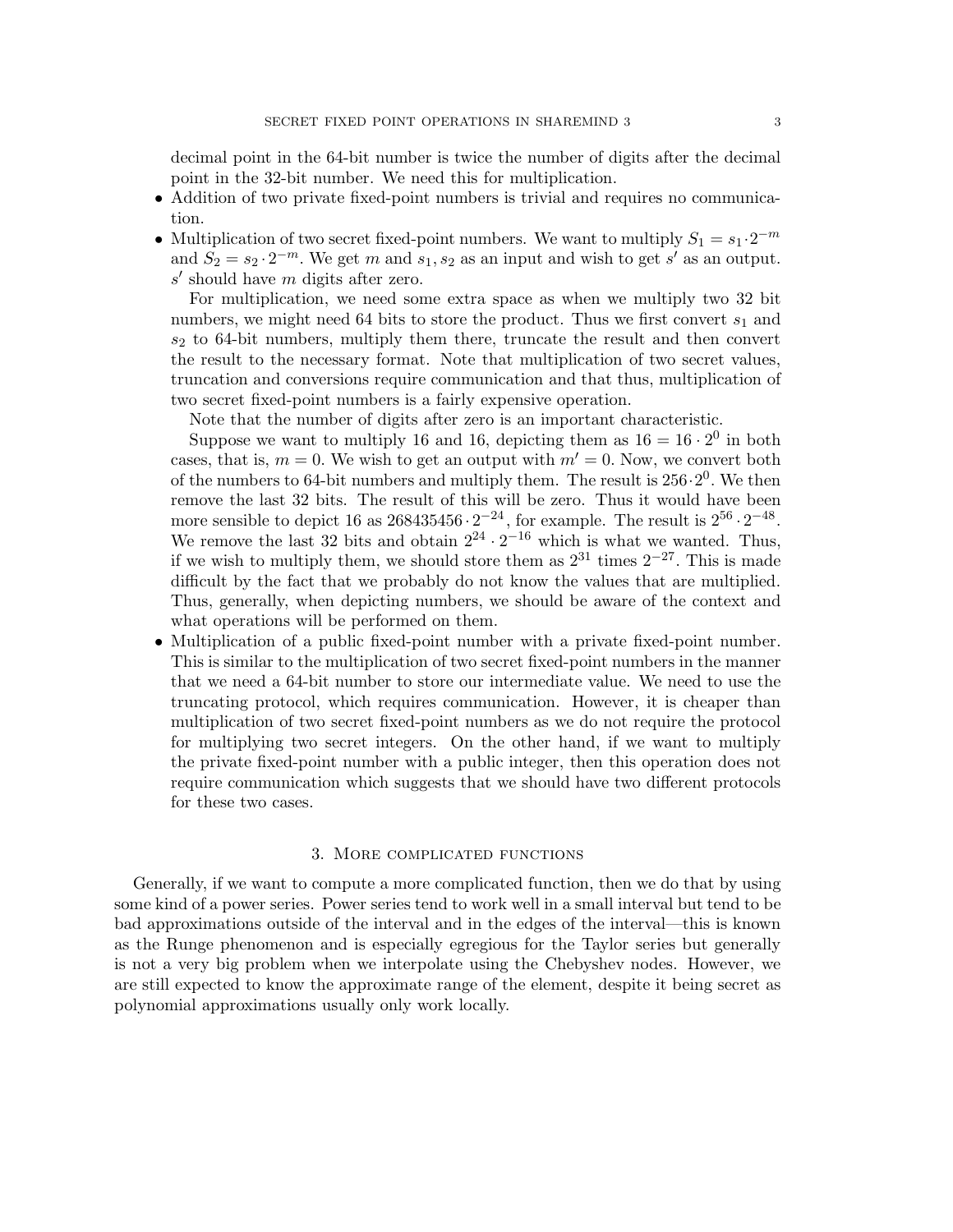Note that for polynomial interpolation, we only need the protocols for multiplication of secret values, multiplication of a secret value with a constant and addition. Thus, given the protocols described in the section above, we can compute any polynomial interpolations, given that we are know the approximate range of the element.

#### 4. About our implementation

We implemented the addition protocol, the protocol of multiplying a secret value with a public constant and the multiplication of secret values in the C++ language in the Sharemind 3 framework. We implemented initialising fixed-point numbers from public floating-point numbers. We also implemented two polynomial approximations of the  $e^x$ function, one based on the Taylor series and another on the Lanczos method described in [2][p. 100-101]. The Lanczos method gives coefficients close to the Chebyshev polynomial.

We now present two tables with the errors and running times of computing the  $e^x$  function using m trailing zeroes in the fix-point representation, x as input and n as the number of elements in the approximation polynomial. We ran these tests on a computer with 2 GHz processor and 8 GB of memory. Here are the results for the Taylor approximation.

| $\mathbf x$ | m        | n       | t.         | error             |
|-------------|----------|---------|------------|-------------------|
| $x=0.1$     | $m = 11$ | $n=2$   | $t=1.0 s$  | $\approx 10^{-2}$ |
| $x=0.5$     | $m=11$   | $n=2$   | $t=1.0 s$  | $\approx 10^{-2}$ |
| $x=0.99$    | $m = 11$ | $n=2$   | $t=1.0 s$  | $\approx 10^{-1}$ |
| $x=0.1$     | $m = 11$ | $n = 4$ | $t=2.1$ s  | $\approx 10^{-3}$ |
| $x=0.5$     | $m = 11$ | $n = 4$ | $t=2.1$ s  | $\approx 10^{-3}$ |
| $x=0.99$    | $m = 11$ | $n=4$   | $t=2.1$ s  | $\approx 10^{-3}$ |
| $x=0.1$     | $m = 11$ | $n = 6$ | $t = 3.2s$ | $\approx 10^{-3}$ |
| $x=0.5$     | $m = 11$ | n=6     | $t = 3.2s$ | $\approx 10^{-3}$ |
| $x=0.99$    | $m = 11$ | $n=6$   | $t = 3.2s$ | $\approx 10^{-2}$ |
| $x=0.1$     | $m = 23$ | $n=2$   | $t=1.0 s$  | $\approx 10^{-4}$ |
| $x=0.5$     | $m=23$   | $n=2$   | $t=1.0 s$  | $\approx 10^{-2}$ |
| $x=0.99$    | $m = 23$ | $n=2$   | $t=1.0 s$  | $\approx 10^{-1}$ |
| $x=0.1$     | $m = 23$ | $n=4$   | $t=2.1$ s  | $\approx 10^{-6}$ |
| $x=0.5$     | $m=23$   | $n=4$   | $t=2.1$ s  | $\approx 10^{-4}$ |
| $x=0.99$    | $m = 23$ | $n=4$   | $t=2.1$ s  | $\approx 10^{-2}$ |
| $x=0.1$     | $m = 23$ | $n = 6$ | $t = 3.2s$ | $\approx 10^{-6}$ |
| $x=0.5$     | $m=23$   | $n=6$   | $t = 3.2s$ | $\approx 10^{-6}$ |
| $x=0.99$    | $m=23$   | $n=6$   | $t = 3.2s$ | $\approx 10^{-4}$ |

We see that if the number of digits after the decimal point is small, then using an approximation polynomial with more elements does not give us any additional accuracy indeed, when we have only 11 binary digits after the decimal point then the smallest value that we can use is  $2^{-11}$  which is about 0.0005. Thus we see that the number of digits after the decimal point should be as big as possible.

Here are the results for the Chebyshev approximation.